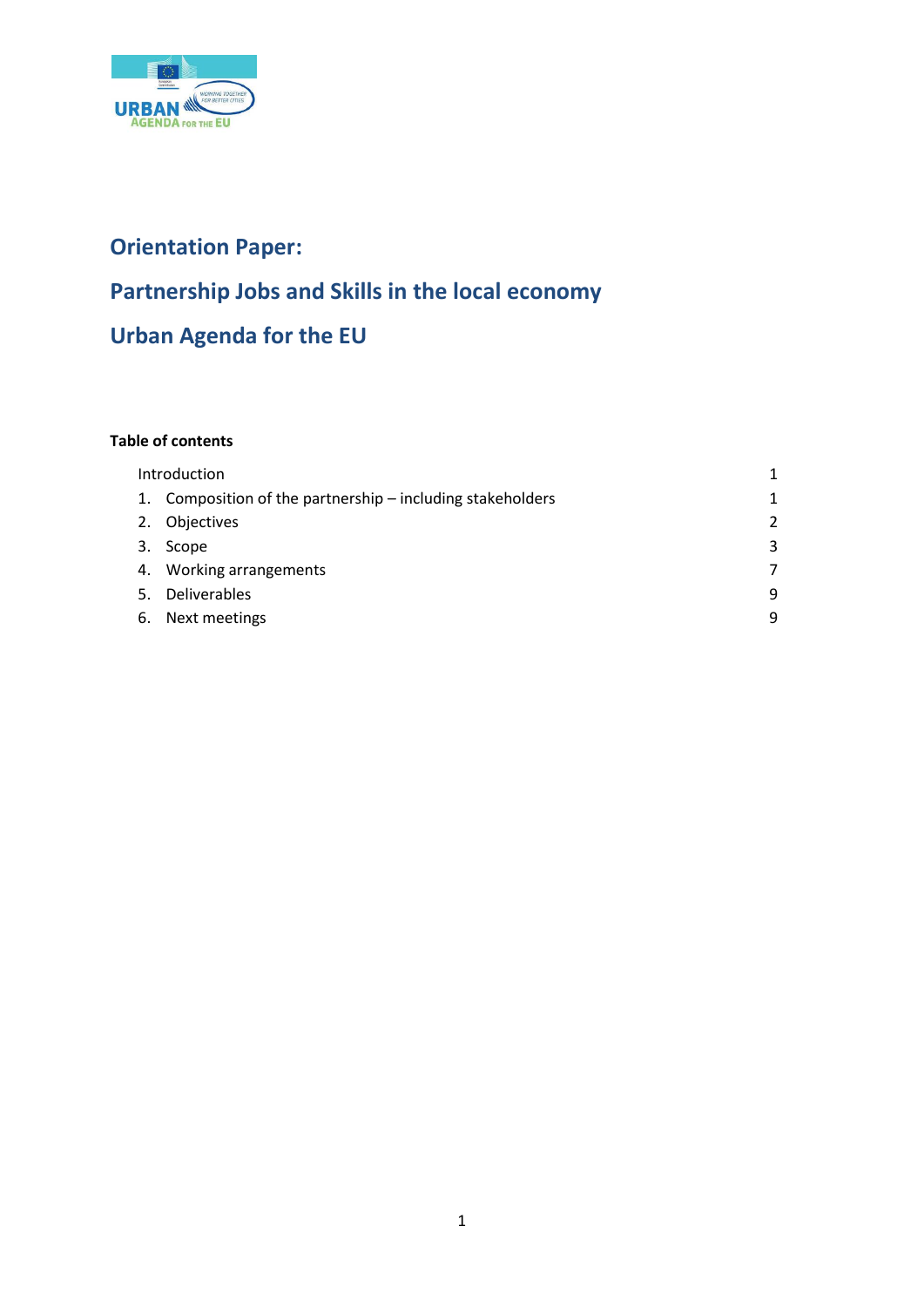

# **Introduction**

The Partnership on Jobs and Skills in the local economy has been tasked to prepare and implement and Action Plan that is aiming to improve EU/national/local legislation, funding instruments and knowledge sharing with the aim to realise the full potential and contribution of urban areas towards the Union's long term objectives of sustainable growth and social, economic and territorial cohesion. In the forthcoming 36 months an Action Plan will be prepared, adopted and implemented. This draft orientation paper sets the background of this task, the specific challenges that will be addressed as well as the workings arrangements of the partnership, including meetings and (potential) deliverables. This draft Orientation Paper has been prepared by the three coordinators of the partnership, finalised in a cooperative spirit with all partners, presented and discussed among the member states of the European Union in the Urban Development Group meeting of 2 March 2017.

# **1. Composition of the partnership – including stakeholders**

On the basis of applications of urban areas across the EU and recommendations by the Member States, EUROCITIES, CEMR and URBACT, the trio-presidency together with the European Commission have made the final selection of partners and agreed to the following composition of the partnership.

# **Coordinators:**

- Romania Ministry of Regional Development, Public Administration and European Funds
- Rotterdam (The Netherlands)
- Jelgava (Latvia)

# **Partners:**

- Member states:
	- o Greece
	- o Italy
- Urban authorities:
	- o Ghent (Belgium)
	- o Kielce (Poland)
	- o Miskolc (Hungary)
	- o Porto (Portugal)
	- o Turin (Italy)
	- o Grand Angoulême (France)
- Partners representing the European Institutions (preliminary)
	- o DG REGIO
	- o DG EMPL
	- o DG HOME
	- o EIB
- Other partners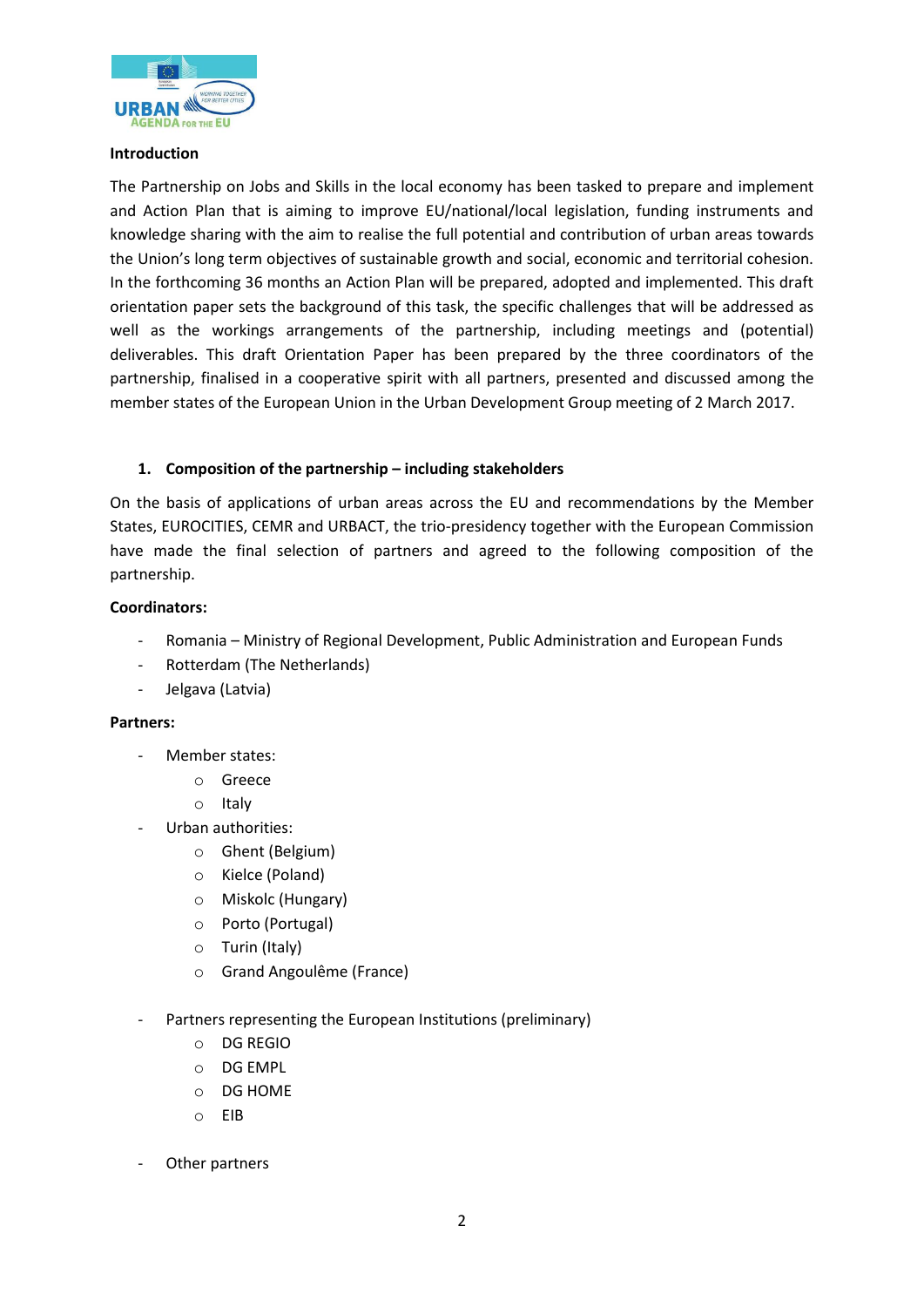

- o CEMR
- o EUROCITIES

# **Stakeholders**

- To be decided based on final selection of issues, suggested: ILO, CEDEFOP, OECD

# **Observers:**

- **URBACT**
- ESPON (to be confirmed)

# **2. Objectives**

The overall objective of the Urban Agenda for the EU is to involve urban authorities and their partners in achieving Better Regulation, Better Funding and Better Knowledge, to realise the full potential of the European Union in urban areas.

Partnership's for the Jobs and Skills in local economy aim in particular is to facilitate the local economy, by increasing capacity and skills of the workforce, providing favourable preconditions for business development and creation of jobs, based on distinctive local specificities.

The partnership will explore, analyze and identify bottlenecks and burdens at EU, national and local level formulating concrete proposals for improvements in the EU legislation, funding and knowledge, thus providing more favorable conditions for the local economy and labor markets.

It is up to the partnership to identify the most appropriate themes and measures to address through a participatory and transparent approach, with strong involvement of all partners involved. In this process, the mapping exercise of EU initiatives on jobs and skills at local economy, including how they are adopted and implemented at national and local level, will be important to identify possible additional discussion topics.

An important issue in the partnership will be to identify the urban and spatial dimension of economic development, also the complementary elements and the interdependences between urban development and sustainable economic development. A good urban planning can provide favourable conditions for economic development – using local potential and resources (including human, historical, cultural etc.), attracting enterprises and skilled people. Meanwhile local economy can contribute to sustainable urban development (for instance, through limitation of traffic by efficient spatial distribution of economic activities, reducing social segregation and urban poverty, integration of immigrants).

# **3. Scope**

# *The importance of Jobs and skills for the EU economy*

The European economy seems to be slowly recovering from the financial and economic crises, at the aggregate level, while regional and urban enclaves remain deeply scarred by economic and social dislocation. After several years of decline, we are experiencing economic growth partly due to increased purchasing power and increased exports or even below zero percent interest rates. However, these positive effects seem to have hardly affected the labour market. Unemployment is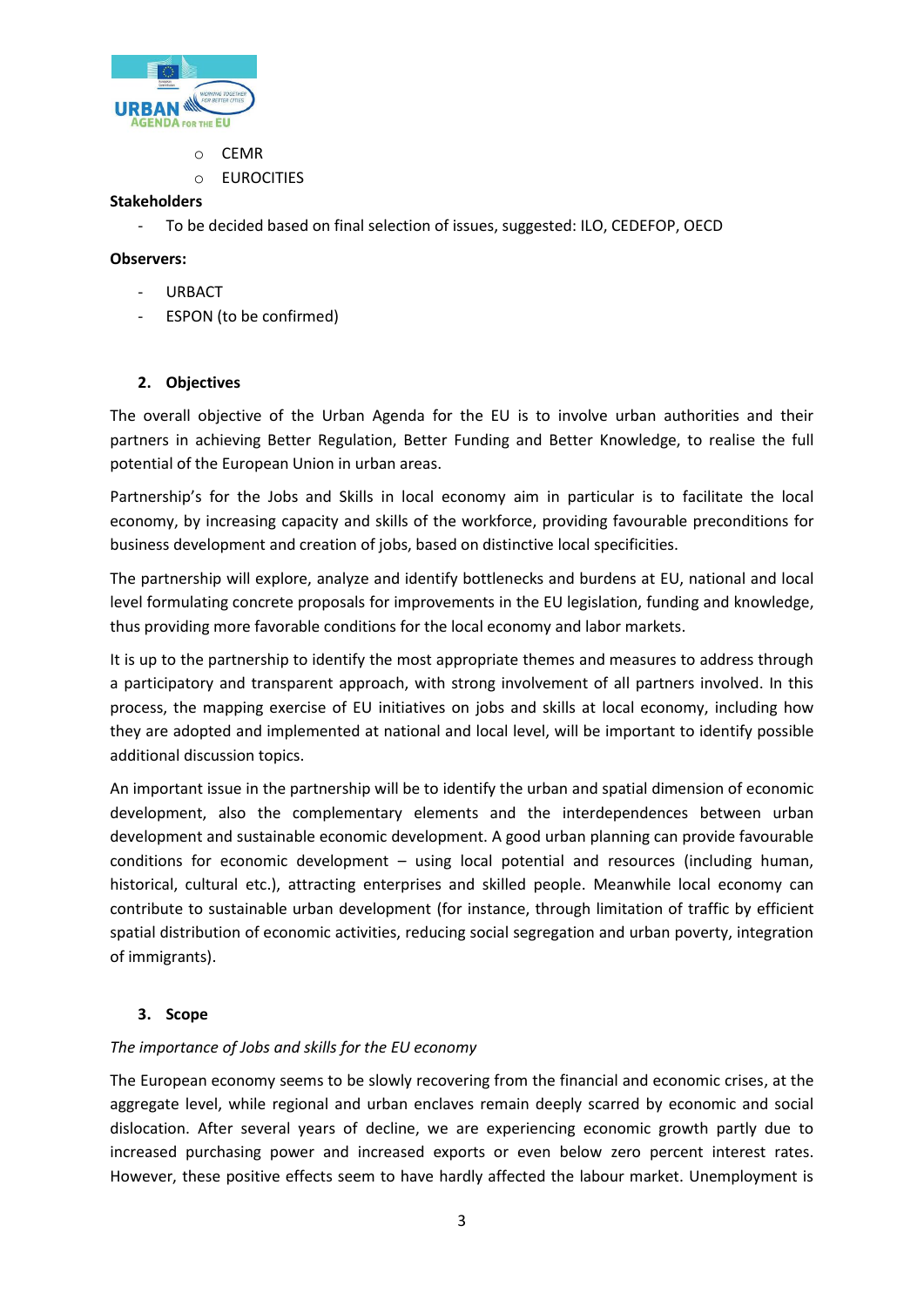

still much higher than before the crises. The primary goal of Europe 2020 strategy: "75% of the population between 20 and 64 has a job", seems very far away. In particular, youth unemployment is a very serious problem for the European societies, as younger people not only need to confront the high unemployment rates, but also miss out on developing crucial labour market skills. Besides the fact that national and regional authorities have full competences over a range of legal and financial instruments (such as taxation, transposition of EU Directives), urban areas can create incentives and exploit opportunities to promote employment, jobs and skills. As urban areas are the key players in creating the conditions for sustainable economic development, a strengthened EU agenda on jobs and skills is therefore crucial to foster for the future labour market, employment and economic prosperity throughout of Europe and needs to be addressed urgently.

Economic performance at local level, including business development, is one of the most essential thematic aspects in fostering sustainable regional and urban development. New enterprises create new working places thus providing wider employment opportunities, fostering overall prosperity of inhabitants, as well as preventing unemployment, and labour mobility prompted by negative choices. Meanwhile, higher entrepreneurial activity and employment create preconditions for higher incomes in the budget of local municipalities, which can be used for providing better public spaces, better public services and more favourable business environment, and also for attracting highly skilled experts, in private and in public institutions. As a result, overall prosperity and life quality of local residents can be increased, as well as it can create favourable preconditions for attraction of new investors.

From an economic perspective, the development of particular territories depends on the ability to efficiently use available resources (including human resources, investments etc.), to attract and to multiply them, thus creating necessary critical mass for growth. Meanwhile, local economies have to adapt to the new reality, influenced by globalization and by the process of creating and developing new products and services. Therefore, it is essential to use the available resources in the most effective way (with focus on place-based approach), in order to create all the necessary preconditions for local economic development.

# *Jobs and Skills within the UN's New Urban Agenda and Sustainable Development Goals*

Creation of jobs and the improvement of the labour force skills represent a priority in the New Urban Agenda, a framework document approved in October 2016 in Quito, Ecuador, during HABITAT 3 Conference – "art. 14:" To achieve our vision, we resolve to adopt a New Urban Agenda guided by the following interlinked principles: ...b) Sustainable and inclusive urban economies, by leveraging the agglomeration benefits of well-planned urbanization, high productivity, competitiveness, and innovation; promoting full and productive employment and decent work for all, ensuring decent job creation and equal access for all to economic and productive resources and opportunities; preventing land speculation; and promoting secure land tenure and managing urban shrinking where appropriate". At the same time, it was a common global engagement to support a "sustained, inclusive, and sustainable economic growth, with full and productive employment and decent work for all, is a key element of sustainable urban and territorial development and that cities and human settlements should be places of equal opportunities allowing people to live healthy, productive, prosperous, and fulfilling lives" (art. 43). In this way the Partnership also contributes to the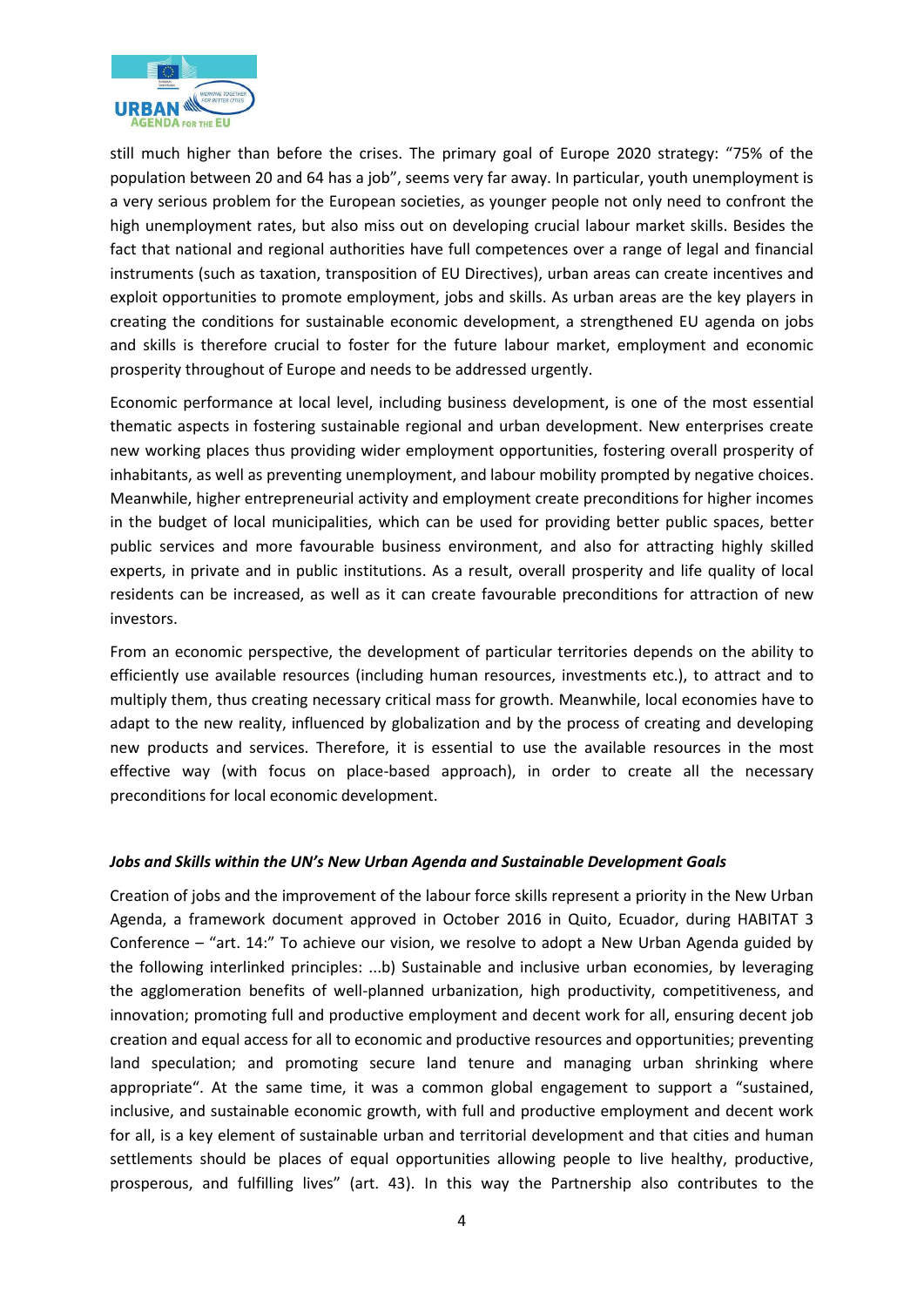

implementation and localization of the 2030 Agenda for Sustainable Development in an integrated manner, and to the achievement of the Sustainable Development Goals and targets, including Goal 11 of making cities and human settlements inclusive, safe, resilient and sustainable.

After HABITAT III Conference it was a common agreement that the development process of EU Urban Agenda represents the EU contribution to the New Urban Agenda of United Nations.

# *Relevant themes for the Partnership*

National and regional authorities are crucial due to their role in establishing the legal, policy and financial support framework. The national and regional level should ensure proper conditions for local authorities in order to increase their effectiveness in provision of local economy.

Besides being an employer, local authorities are not in the lead position to create jobs. However, they do provide – within the limits of their legal powers – the circumstances under which jobs are being created, ranging from favourable business climate, promoting the modernization and transition of the local economy, supporting (including social) entrepreneurship, promoting lifelong learning and R&D opportunities, ensuring a proper infrastructure and a good mobility of people and goods, providing high quality public services, which prevent administrative burden and facilitate establishment of enterprises and their growth, controlling the urban development and the land use, diminishing the time and the procedures to obtain the building permit, and finding ways to stimulate local jobs including through social return schemes, promoting apprenticeship programs and financial instruments such as social impact bonds.

As our economies are in transition (Next Economy) and labour markets are becoming increasingly flexible, this calls for investment opportunities aimed at strengthening human capital, by developing and implementing demand driven, innovative and flexible training programmes for those that work and those that seek work. In addition to stimulating  $21<sup>st</sup>$  century skills development, this should contribute to lifelong learning, improve (cross) sectoral mobility and help prevent and reduce unemployment. Special attention for employees and jobseekers that have a vulnerable position in today's labour market is required in order for them not to be reduced to the outsiders of tomorrow.

To strengthen the labour market position of jobseekers, stronger emphasis is needed on tailored training programmes and support in combination with prerequisite services, such as availability of sufficient childcare and public transport, information on labour market access for migrants, etc. Furthermore, a European labour market policy aiming for prosperity for all, must focus on both innovation, flexibility and income security. For instance, balance between the use of flexible contracts versus permanent positions and inherent flexible versus stringent characteristics of contracts themselves.

On the other hand, high unemployment, in particular amongst young people has made the importance of adequate skill sets abundantly clear. Rather than teaching skills that prepare for the old economy, the focus should be on the  $21<sup>st</sup>$  century skills. Without a permanently skilled labour force companies lose growth potential, which in turn reduces the urban attractiveness as a business location. If companies become dependent on foreign highly skilled employees, because the necessary skills are not locally present, a labour market paradox appears: a high unemployment rate amongst lower skilled workers with an over-employment rate of highly skilled workers. At the same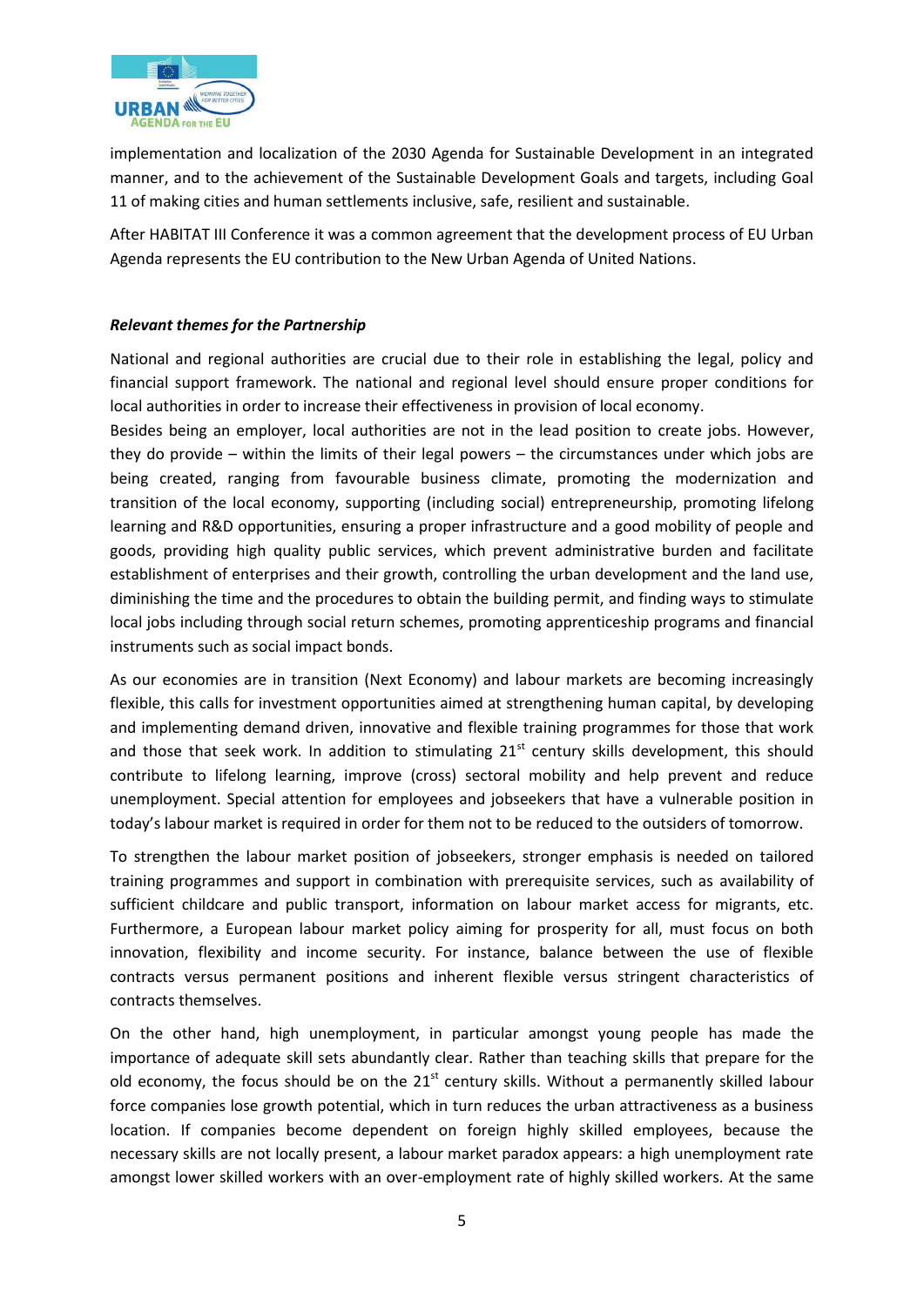

time, in order to foster the use of local potential – the skills of local labour force should be in line with the local potential and specificities. Not least, considering the major challenges in local economy from the last years, readapting the labour force to the actual needs and, in particular, taking into account the situation of the people above 45 years - is crucial to limit the unemployment levels.

Cities play an important role as a network where people, businesses, schools and universities can interconnect: learn, exchange experiences, create and innovate. Local authorities can be part of and fuel such quadruple helixes networks. Close cooperation of various partners can result in new approaches, crossovers, experience and knowledge driven solutions. Besides an emphasis on 21st century skills, cities will have to focus more on people unable to adapt to actual technologies. As cities did in the past parts of the workforce may need to be organised in pools or cooperation. A true labour market of the  $21<sup>st</sup>$  century should be inclusive, which means that disabled persons and longtime unemployed, key figures within local networks, must have equal access to jobs. Cities are well placed to be decisive in achieving an inclusive labour market. However, only in collaboration with the higher authorities, bottlenecks and constraints regarding an inclusive labour market can effectively be eliminated. Cities are in an excellent position – given their position within local networks to contribute to an inclusive labour market.

This first analysis of the issues and relevant themes for our partnership results in the following specific themes to be further developed and focused in the coming months:

- a) **Valorisation of R&D** commercializing the results of scientific research and development in cooperation between entrepreneurs and the scientific and research community.
- b) **Business locations** aiming at (re)developing business parks and office locations to the needs of the companies and entrepreneurs both existing and new. This includes transport and communication, networks such as water, waste, sewage, energy etc.
- c) **Public services** providing the most common interface between citizen, entrepreneurs and the local administration, these should support economic activities. The quality of public services represents a condition to attract and to maintain investors and skilled labour force. The public service can have a direct (urban planning and land use services, building permits, operating permit, public transport, supply services, economic facilities) or indirect (security, health or population data) impact on economic activities. Meanwhile administrative burdens shall be reduced providing services which facilitate the establishment of enterprises and promote their growth.
- d) **Effective local government** must sustain the local economic, including jobs creation and skills development. In order to achieve effective local governance it is necessary to cover the following 4 perspectives:
	- To meet the local needs and specificities;
	- To contribute to sustainable local development (among others, recovering urban territories and facilitating urban regeneration, using local labour force, limiting the unemployment, supporting the integration of disadvantaged groups);
	- To provide territorial impact assessment of policies the quality of investments;
	- To foster urban rural linkages and development of functional urban areas.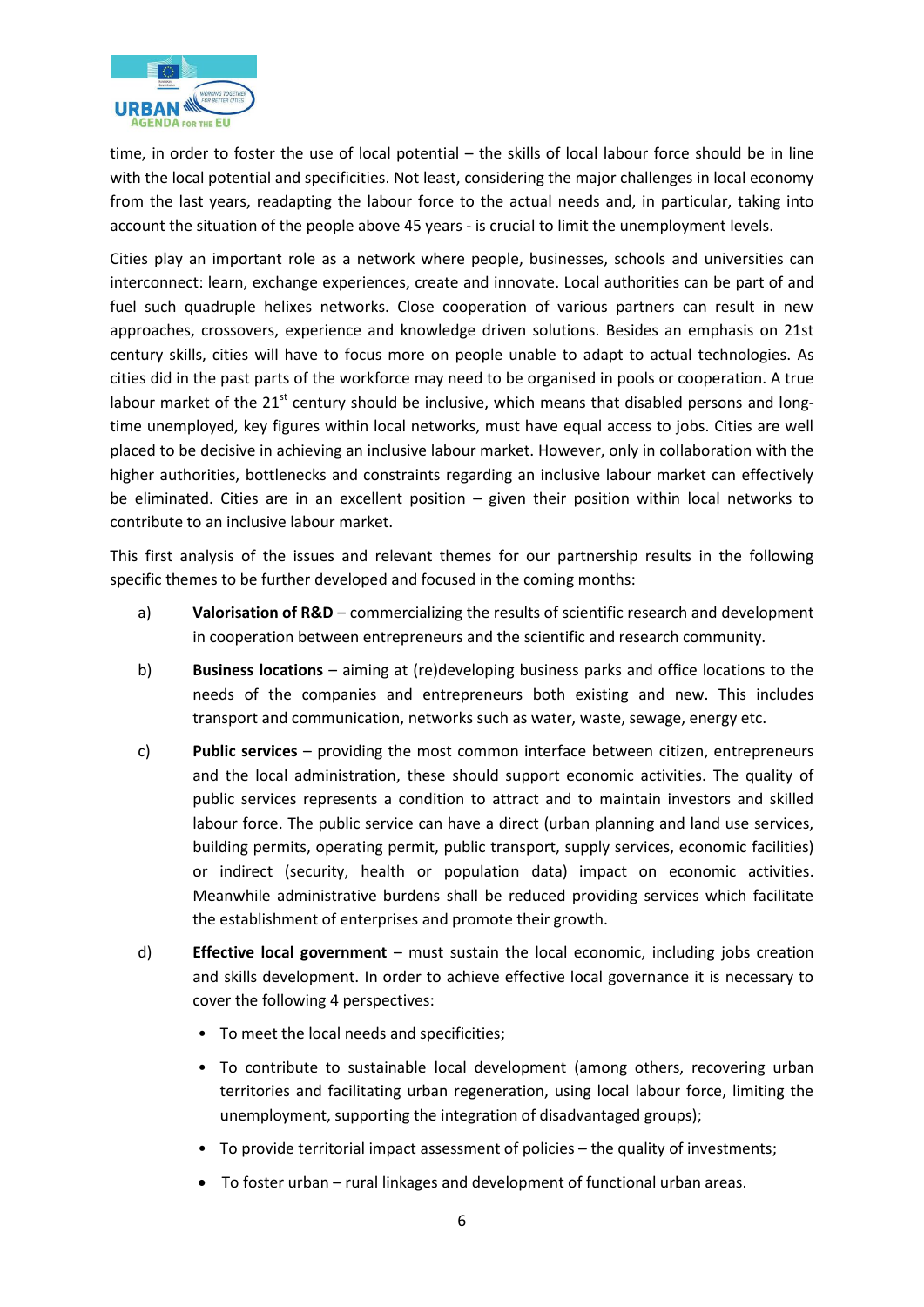

- e) **Next Economy** enabling the transition of cities and regions with a strong industrial and often fossil fuel base into a next economy based on knowledge, sustainable energy, digital platforms and more localised and circular forms of production. This provides an area of opportunity for coupling locally-based social economy initiatives with the promotion of sustainable development.
- f) **Education and Skills** ensuring the labour force is skilled in 21st century job skills, aiming at a highly qualified workforce, experts and capacities, so as to foster higher productivity, creativity and innovation, and ensuring inclusive labour markets. This includes the entire education circle, including lifelong learning systems.

Taking into account the above reasons, this partnership will explore and analyse the above mentioned themes in order to identify and agree on the most urgent bottlenecks and burdens that need to be tackled at EU, national and local level. Furthermore, this partnership will answer how the local economy can be fostered in particular territories, through integrated and place-based policies adaptable to different needs of urban areas and their inhabitants, making the most of the territorial potential across Europe. For each theme, a special attention will be given to the 12 cross-cutting issues mentioned in the Pact of Amsterdam, especially to the inclusive approach – social inclusive markets (inclusion of vulnerable groups and inclusive entrepreneurship).

# **4. Working arrangements**

Following the provisions from the Pact of Amsterdam and from the Working Programme of the Urban Agenda of EU the main focus of the partnership will be to prepare, adopt and implement an Action Plan aiming at Better Regulation, Better Funding and Better Knowledge on the overall theme of Jobs and Skills in local economy and the subthemes identified:

- Defining the administrative issues of the partnership, including tasks and responsibilities agreed and committed by the coordinators and partners, based on the themes identified for local development under paragraph 3 (see also the annex 1).
- Mapping the existing EU frameworks and initiatives.
- Identifying main EU/national/local level bottlenecks and burdens that pose problems to promote local economy and business development, employment and training.
- Preparing an Action plan consisting of concrete proposals for improvements in EU legislation, funding and knowledge, in order to provide more favourable conditions for the local economy and labour markets, as well as to increase urban knowledge.
- Monitoring and involvement in the implementation of the Action Plan's proposals.
- Ensuring the transparency of the process through consultation with other partnerships and with other stakeholders.

The partnership is not a traditional network for knowledge and experience exchange. Instead each partner will have concrete responsibilities and has committed to complete specific parts of the Action Plan. For each subtheme identified a thematic working group will be set up that will define its working package following a general template. This will ensure that the issues of Better Regulation,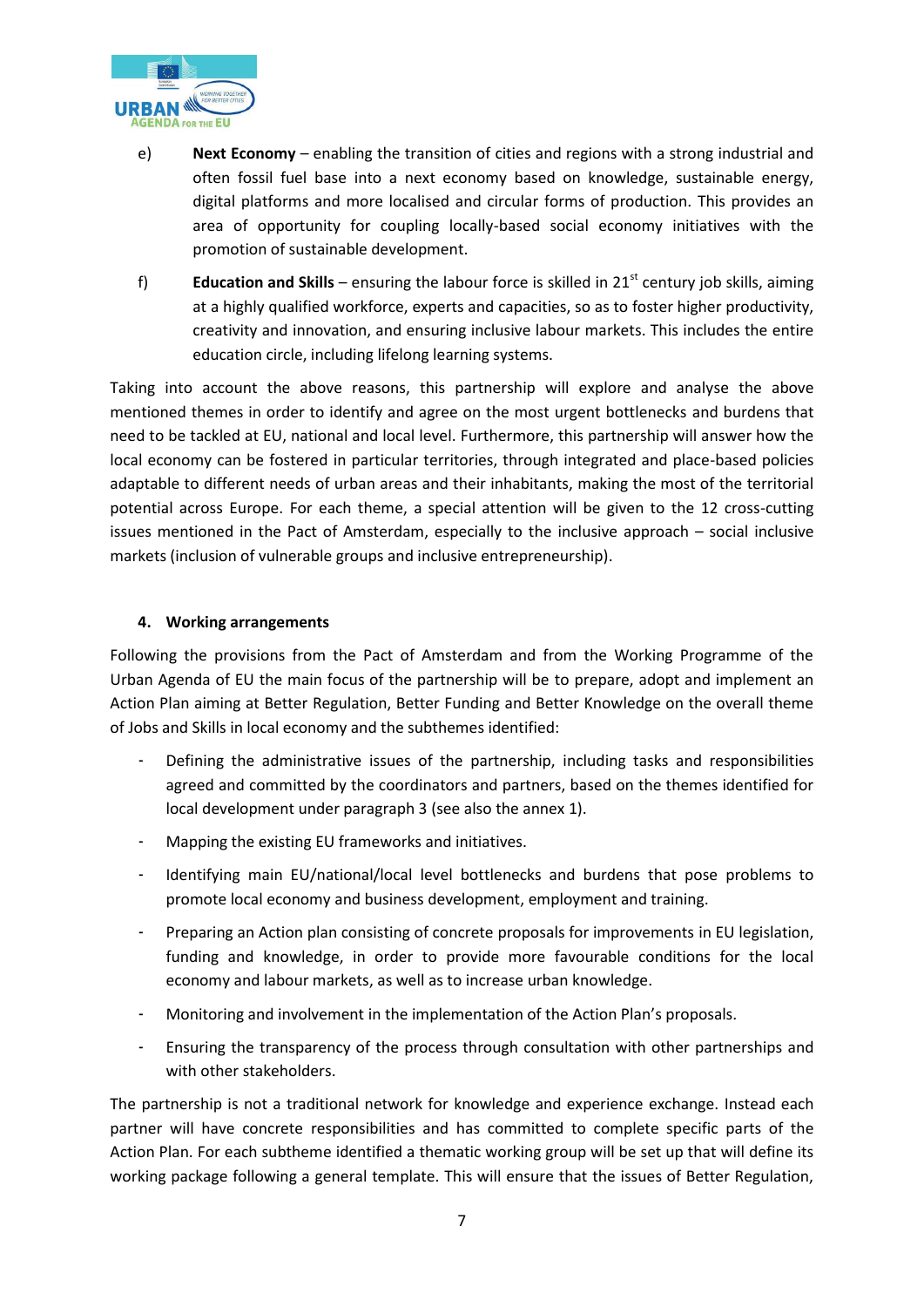

Better Funding and Better Knowledge are being tackled consistently throughout the partnership and will help identify cross sectoral issues that need to be further developed. Each thematic working group will further specify the subtheme and research questions, identify the need for specific work and support (by either the Commission, the Partnership Secretariat, or other means) and possible activities to be undertaken. The working groups will report back to the partnership during plenary meetings. The work of each sub-working group will be finalised through a report which will be compiled by the coordinators into the partnership's Action Plan.

# **Role of the coordinators**

The main task given to the coordinators is to prepare the partnership's Action Plan. This includes:

- Organizing the work of the partnership, including:
	- o Organizing and chairing the Partnership meetings.
	- o Organizing and coordinating the work packages.
	- o Ensuring the coherence and coordination between sub-working groups.
	- $\circ$  Providing the necessary formats for templates, meetings and support (requests).
	- o Identifying cross sectoral issues and knowledge gaps within the partnership's activities
	- o Quality control and ensuring involvement of relevant expertise.
	- $\circ$  Drafting and finalizing the Action Plan on the basis of the reports from the working groups.
	- o Working in close connection with the partnership secretariat.
- Representing the partnership, including:
	- o Establishing the links with the Commission services.
	- o Reporting the activities and the progress to the EC, DGUM / UDG, EP and Committee of the Regions.
	- o Ensuring the connection with the other partnerships.
	- $\circ$  Promoting the results and engaging other interested urban areas and member states.
	- o Organizing a public consultation on the draft Action Plan.

# **Role of the partners**

The partners play a crucial role in bringing forward the working packages to which they have committed themselves. The coordinators will also assume the role of partner in the partnership, thus being fully engaged in the development of the content. All partners are asked to:

- Assume concrete role and activities.
- Contribute to and/or lead one or more thematic working groups.
- Participate in the partnership meetings, engage experts and expertise from external networks and promote the activities of the partnership to these networks.
- Share the knowledge and experience, generate ideas for the Action Plan.
- -Contribute to the implementation of different actions of the Action Plan.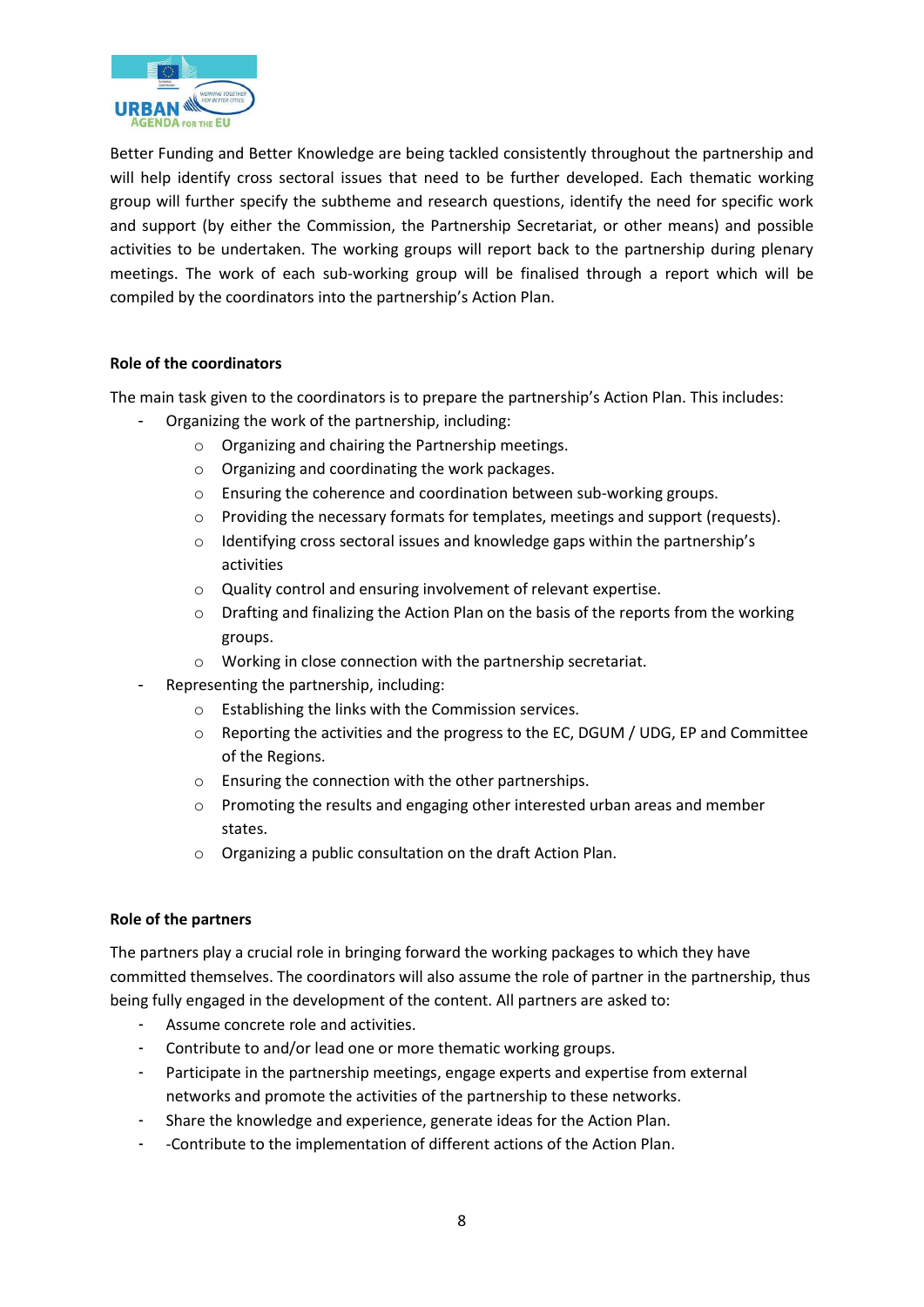

Make available the necessary resources needed to guarantee these commitments to the partnership.

# **Role of the partnership secretariat**

The technical secretariat established by the European Commission has been given the following five tasks:

- Support the coordinators (organise the mailing list, create and update the calendar, assist in organizing partnership's meetings and meetings with Commission's services and other relevant partners, incl. drafting minutes, sending invitations, gathering partners views etc.).
- Provide mapping of existing EU level initiatives, legal acts, knowledge (available statistics, existing EU level surveys regarding topics relevant for the partnership).
- Provide a Template for the Action Plan to be applied by all partnerships.
- Provide expertise to the partnership (in addition to the expertise of the partners), based on specific research questions from the working groups.
- Ensure outreach and communication by preparing information material, maintain the website and discussion platform and (help) organise workshops.
- In charge of reimbursing travel costs in exceptional cases on the basis of a proposal by the coordinators and approval by the Commission.

# **Role of the other partners and observers**

The other partners and observers (CEMR, EUROCITIES, URBACT and ESPON) will be working with the partners, broadening the knowledge base and support in bringing the results of the partnership to a larger group of urban authorities and relevant stakeholders. ESPON will support the partnership with expertise and evidence from previously performed surveys. The other partners and observers will also fulfil an important role in ensuring capacity for policy development and delivery and access to knowledge and share know-how on all aspects of sustainable urban development in order to improve urban development policies found by our results. Also these partners can provide support in the consultation process.

# **5. Deliverables**

- Validation of the Orientation Paper– April 2017- DG meeting.
- Stocktaking June 2017 (final report with existing Commission frameworks and initiatives):
	- $\circ$  Each working group will analyse and complement to this work by 10 June 2017.
- Research November 2017 (analysis and diagnostic):
	- o Each working group will submit their report by 10 of November 2017.
- First draft Action Plan –January 2018:
	- o Each working group will submit their report by 10 of January 2018.
- Online consultation of stakeholders April 2018.
- Final Action Plan September 2018.
- Implementing concrete actions from the Action Plan after September 2018.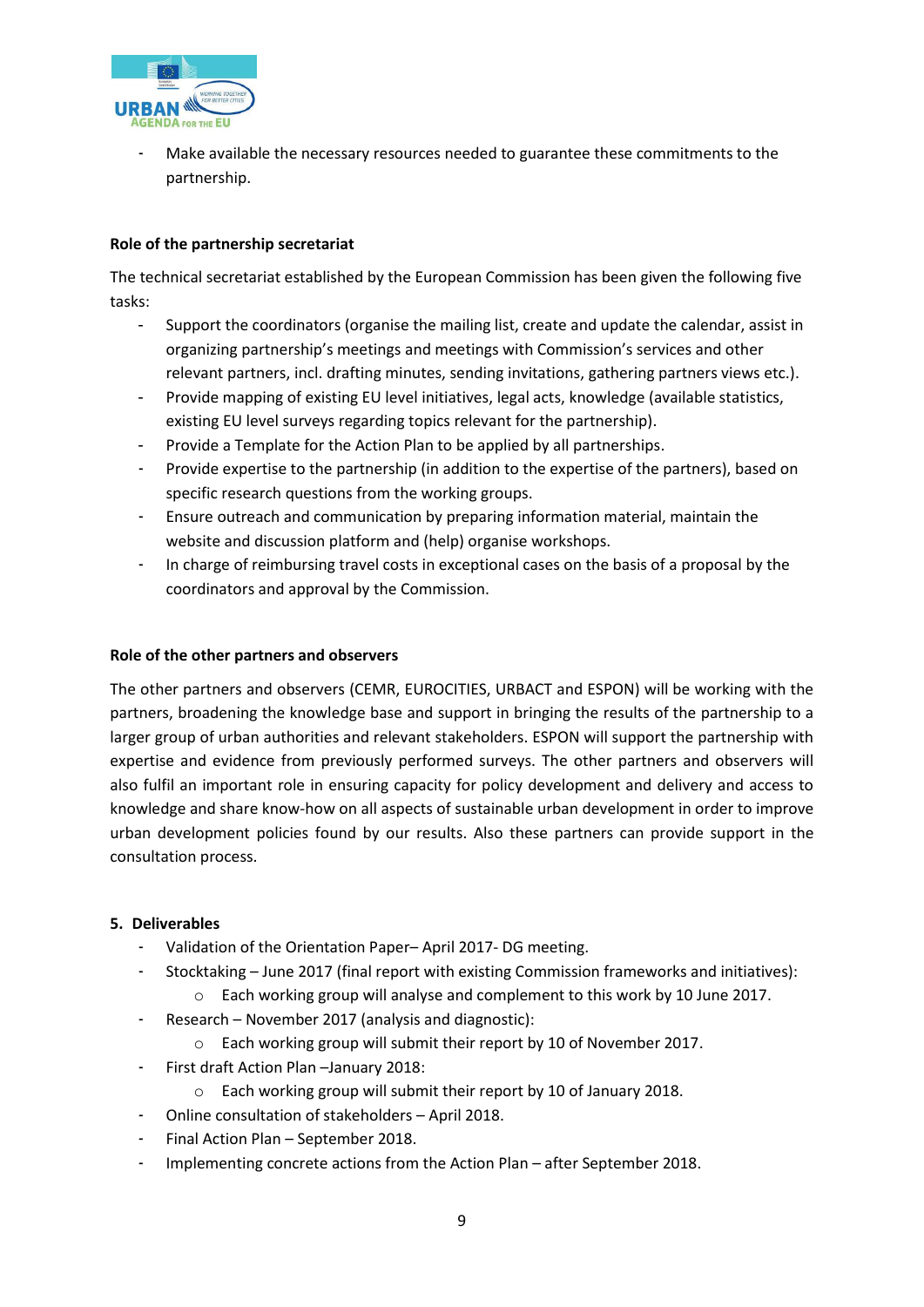

- Progress report about the implementation of the Action Plan – December 2019.

# *Consultation***:**

- Public consultation through Futurium / own website one month after each report;
- With other partnerships permanent through Secretariat;
- With cities permanent through URBACT and MS (using UDG network).

# *Outcomes:*

The Action Plan with concrete actions for better regulation (proposals to improve the existing legislative framework at EU/national level, in order to avoid the difficulties in implementation at local level), better funding (proposals to improve the existing funding framework at EU/national/regional level – eligible investments, rules or conditions, with aim of improving accessibility and coordination of existing funding possibilities contributing to their simplification) and better knowledge (proposals to improve the existing knowledge framework at EU/national/regional/local level – improve the data, exchange of good practice that can be replicated). The actions should be clear, detailed and feasible. Meanwhile the actions should be new - *no 'recycling' of elements which have already been done or which would be done anyway.*

# **6. Next meetings**

4 of April 2017 – approval of the OP in the DGUM.

May/June 2017 – second meeting of the partnership (tbc).

October/November 2017 – third meeting of the partnership (tbc).

- At least one meeting of the partnership will be organised in 4 months.
- Each working group will decide the meeting schedule; each working group will be organizing a (virtual) meeting at least once every 2 month.
- The coordinators, project manager and EC representatives will meet one day before/after the partnership meetings in order to analyse the progress and to establish the next activities in the partnership.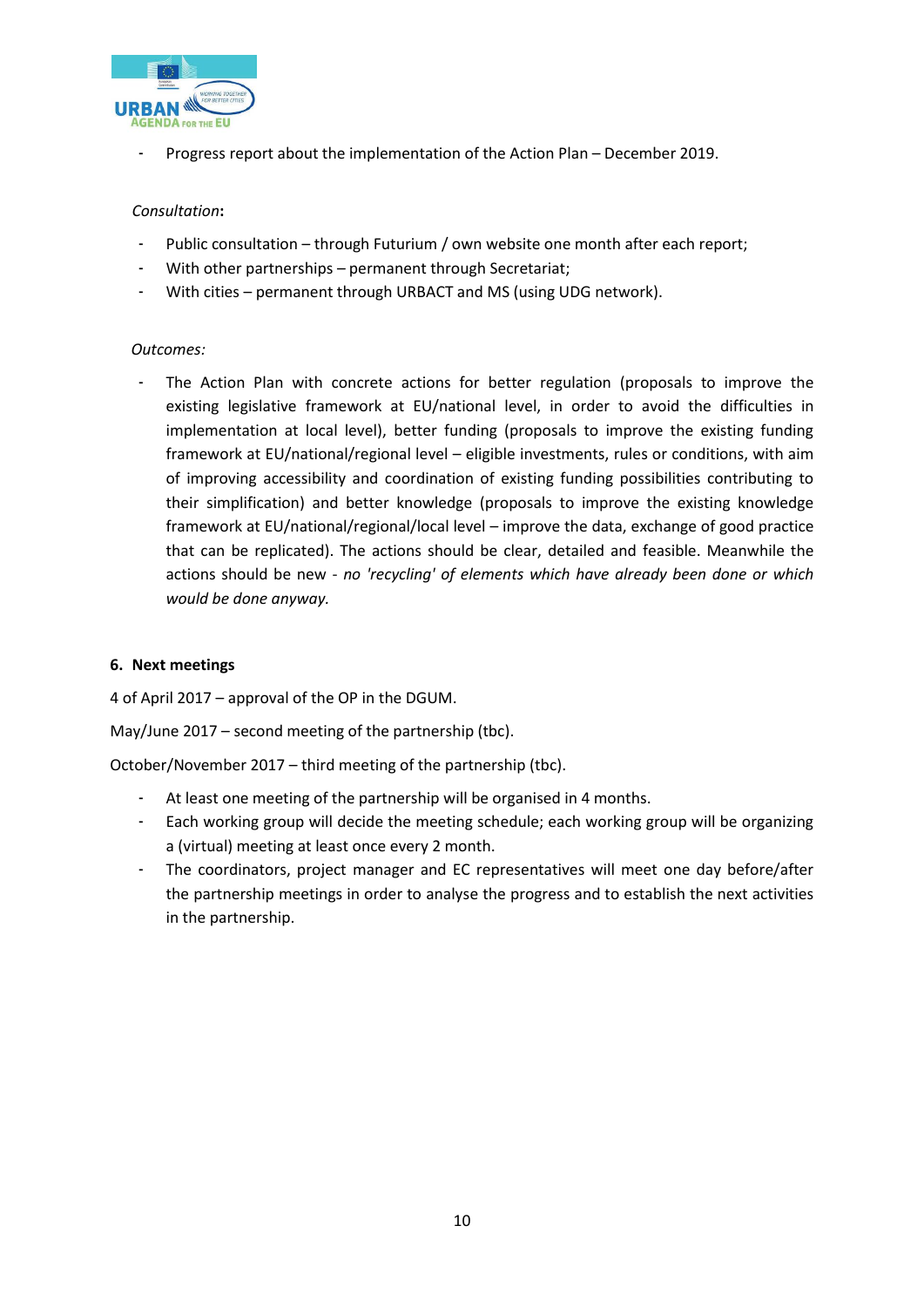

# *Annex 1 -* **Division of competences between partners of the Partnership**



|                    | Regulation<br><b>Better</b> | <b>Funding</b><br><b>Better</b> | Knowledge<br><b>Better</b> | Regulation<br><b>Better</b> | <b>Funding</b><br><b>Better</b> | Knowledge<br><b>Better</b> | Regulation<br><b>Better</b> | <b>Funding</b><br><b>Better</b> | Knowledge<br><b>Better</b> | Regulation<br><b>Better</b> | <b>Funding</b><br><b>Better</b> | Knowledge<br><b>Better</b> | Regulation<br><b>Better</b> | <b>Funding</b><br><b>Better</b> | Knowledge<br><b>Better</b> | Regulation<br><b>Better</b> | Funding<br><b>Better</b> | Knowledge<br>Better |
|--------------------|-----------------------------|---------------------------------|----------------------------|-----------------------------|---------------------------------|----------------------------|-----------------------------|---------------------------------|----------------------------|-----------------------------|---------------------------------|----------------------------|-----------------------------|---------------------------------|----------------------------|-----------------------------|--------------------------|---------------------|
| Stocktaking        |                             |                                 |                            |                             |                                 |                            |                             |                                 |                            |                             |                                 |                            |                             |                                 |                            |                             |                          |                     |
| Research           |                             |                                 |                            |                             |                                 |                            |                             |                                 |                            |                             |                                 |                            |                             |                                 |                            |                             |                          |                     |
| Sub-working        |                             |                                 |                            |                             |                                 |                            |                             |                                 |                            |                             |                                 |                            |                             |                                 |                            |                             |                          |                     |
| group Report       |                             |                                 |                            |                             |                                 |                            |                             |                                 |                            |                             |                                 |                            |                             |                                 |                            |                             |                          |                     |
| First draft Action |                             |                                 |                            |                             |                                 |                            |                             |                                 |                            |                             |                                 |                            |                             |                                 |                            |                             |                          |                     |
| Plan               |                             |                                 |                            |                             |                                 |                            |                             |                                 |                            |                             |                                 |                            |                             |                                 |                            |                             |                          |                     |
| Final Action Plan  |                             |                                 |                            |                             |                                 |                            |                             |                                 |                            |                             |                                 |                            |                             |                                 |                            |                             |                          |                     |
| Implementing       |                             |                                 |                            |                             |                                 |                            |                             |                                 |                            |                             |                                 |                            |                             |                                 |                            |                             |                          |                     |
| concrete actions   |                             |                                 |                            |                             |                                 |                            |                             |                                 |                            |                             |                                 |                            |                             |                                 |                            |                             |                          |                     |
| Implementation     |                             |                                 |                            |                             |                                 |                            |                             |                                 |                            |                             |                                 |                            |                             |                                 |                            |                             |                          |                     |
| the Action Plan    |                             |                                 |                            |                             |                                 |                            |                             |                                 |                            |                             |                                 |                            |                             |                                 |                            |                             |                          |                     |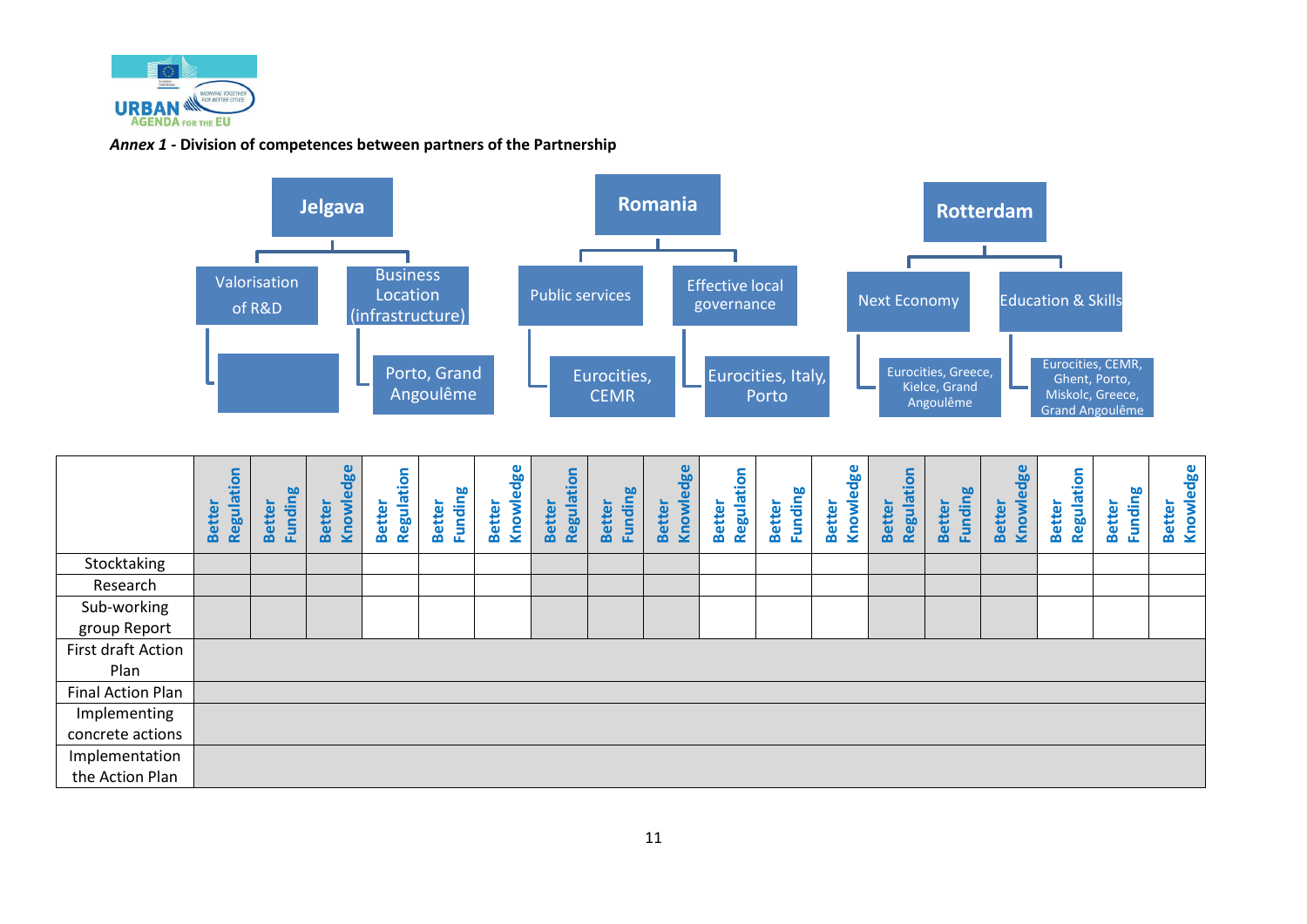

# *Annex 2 –* **Sub-working groups Jelgava:**

**Valorisation of R&D -** commercializing the results of scientific research and development in cooperation between entrepreneurs and the scientific and research community.

- $\checkmark$  **Challenge** collaboration between entrepreneurs and science institutions:
	- $\checkmark$  SME resources for innovations dilemma for SME risk in innovative products or traditional growth (price or quantity)
	- $\checkmark$  Motivation for scientific and research community academic or commercial projects

# **Role of City government:**

- $\checkmark$  Mediator or active developer (financial input, risk capital, grant schemes etc.)
- $\checkmark$  Local innovation strategies

**Business Location (infrastructure):** aiming at (re)developing business parks and office locations to the needs of the companies and entrepreneurs both existing and new. This includes transport and communication, networks such as water, waste, sewage, energy etc.

- **Challenge**  globalization and mobility of resources (human resources, investments etc.)
- **Role of location** appropriate environment, including necessary infrastructure, is one of preconditions for attraction of investors / entrepreneurs
	- $\checkmark$  Starting time payback time
	- $\checkmark$  Frozen assets renewal of deprived and contaminated territories and adjusting to the needs of entrepreneurs (territorial potential)
	- $\checkmark$  Location not only in administrative borders
	- $\checkmark$  Role of city governments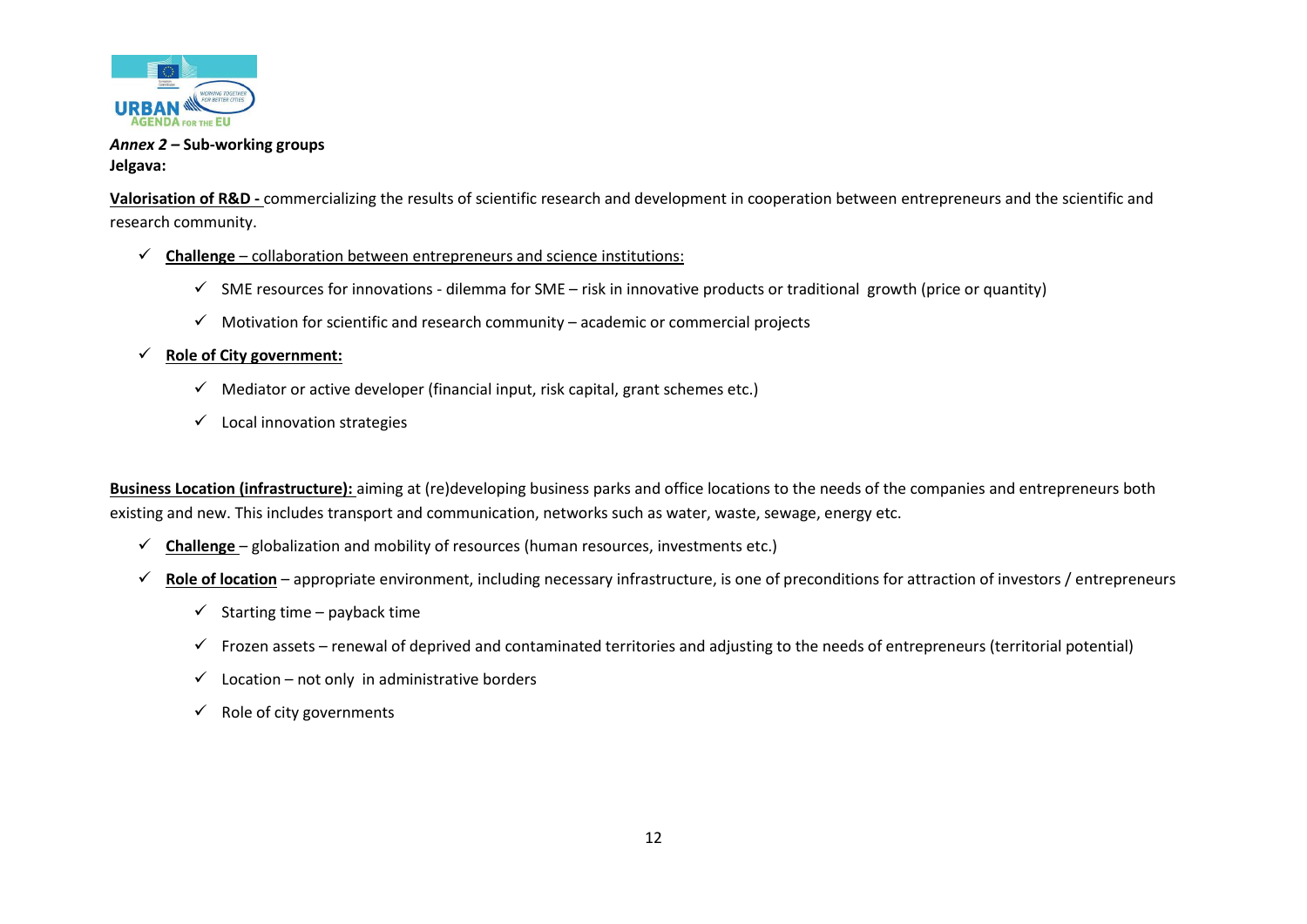

#### **Romania:**

**Public services:** Public services provide the most common interface between people, entrepreneurs and the local administration and at the same time, these should support economic activities. The quality of public services represents a condition to attract and to maintain investors and skilled labour force. The public service can have a direct (urban planning and land use services, building permits, operating permit, public transport, supply services, economic facilities) or indirect (security, population data)impact on economic activities. Meanwhile administrative burdens shall be reduced providing services which facilitate the establishment of enterprises and promote their growth.

# **Challenges**

 $\checkmark$  Capacity of local authorities to offer a good quality of public services: provide proper public services in order to keep and attract investors and skilled labour force.

# **Role of cities**

- $\checkmark$  Meet the investor's expectations and guide the development trends
- $\checkmark$  Important employer
- $\checkmark$  Ensure an attractive economic environment
- $\checkmark$  Integrate the different sectors
- $\checkmark$  Follow the citizen interest and investors expectations/needs
- $\checkmark$  Reduce the administrative burdens diminish the procedure to obtain building and functioning permit.

**Effective local governance:** the aim is to ensure the local precondition for entrepreneurs to improve their eficiency and, at the same time, to use in sustainable way, the local potential in a sustainable way.

In order to achieve effective local governance it is necessary to cover the following 4 perspectives:

- To meet the local needs and specificities;
- To contribute to sustainable local development (among others, recovering urban territories and facilitating urban regeneration, using local labour force, limiting the unemployment, supporting the integration of disadvantaged groups);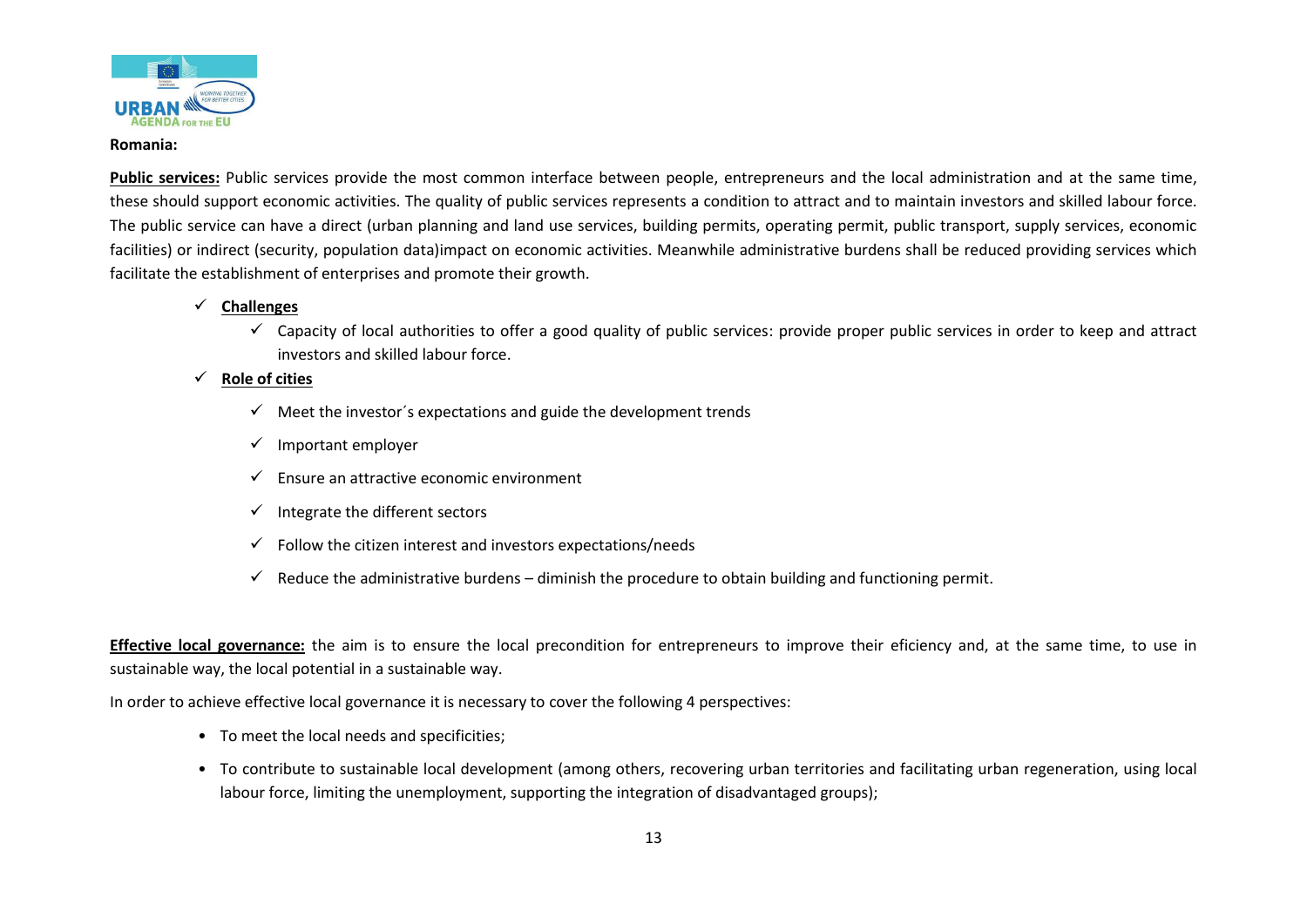

- To provide territorial impact assessment of policies the quality of investments;
- To foster urban rural linkages and development of functional urban areas.

#### **Challenge** – capacity of local authorities to support the entrepreneurs and the local economy

- $\checkmark$  Urban-rural partneship overcome the administrative burdens
- $\checkmark$  Strategic vision proactive approach
- $\checkmark$  Urban mass
- $\checkmark$  Urban structure
- $\checkmark$  Urban mobilty
- $\checkmark$  Urban regeneration
- $\checkmark$  Use the local potential
- $\checkmark$  Availability of data use of digital infrastructure

### **Role of cities**

- $\checkmark$  Increase their own capacity
- $\checkmark$  Cooperate
- $\checkmark$  Ensure the predictability
- $\checkmark$  Develop and implement an integrated strategy